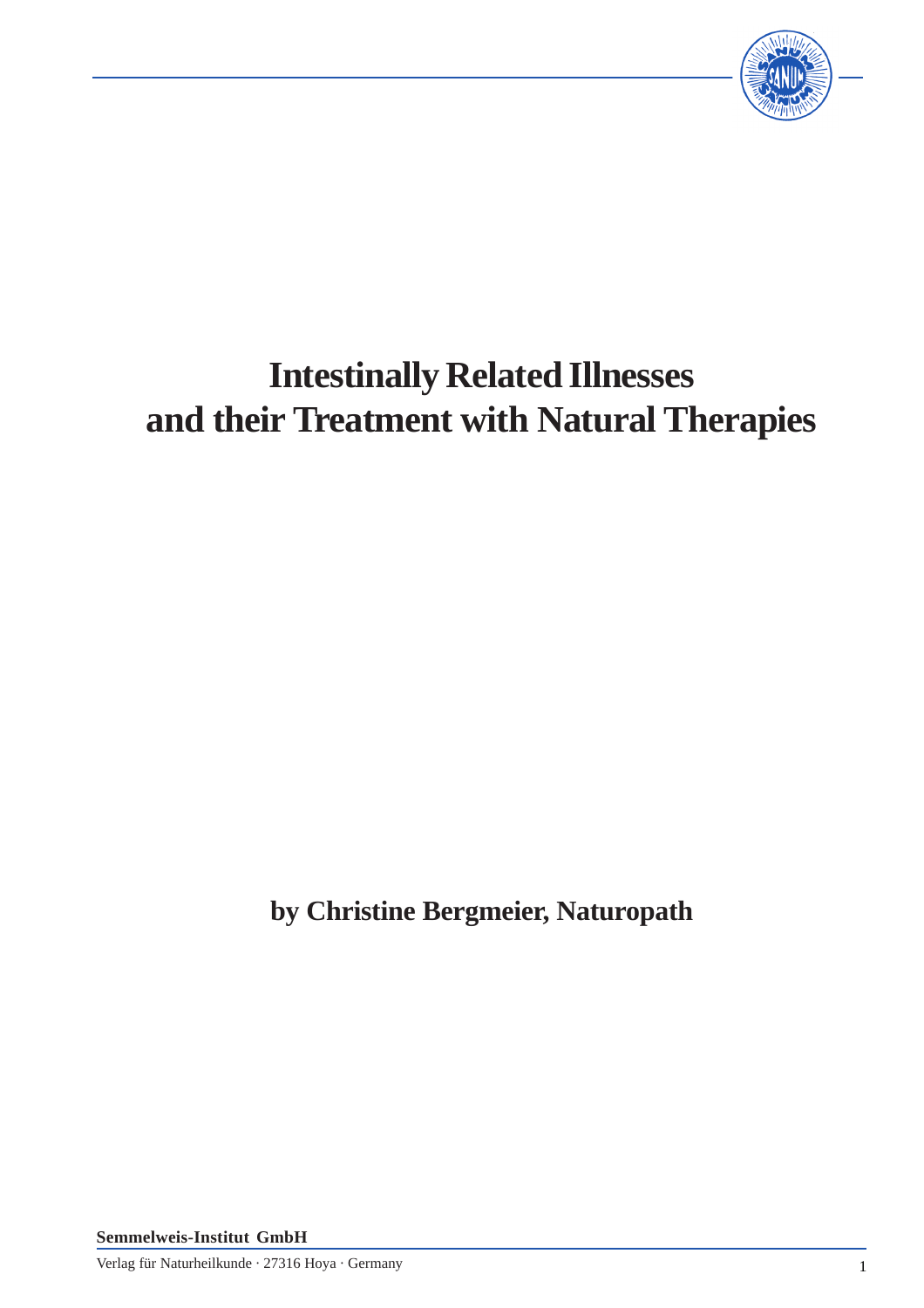

## **Introduction**

This article is intended to provide a glimpse into how SANUM treatment may be combined with other natural methods or therapeutic modalities in everyday practice. Suggestions include numerous remedies from the areas of Isopathy and Regulatory Medicine, Biochemic Tissue salts, Herbal medicine, Spagyric, Homoeopathy, as well as complementary therapies, such as Massage and others. I make no claim that this list is exhaustive. Of course, it must be decided in each individual case, which medication and/or treatment is to be employed for this particular patient, and in what dosage it should be prescribed.

The dosage mentioned in the text matches the normal adult dosage; for children it should be adapted to the individual circumstances, e.g. in the case of isopathics, one drop of the 5X solution per year of age up to a maximum of 10 drops daily in the twelfth year. In all cases, the quantity and potency of the prescribed medicine should be adjusted to the individual patient's symptom picture and the course of the disease. In the case of isopathics, it is always preferable initially to massage small quantities into the skin.

May we as therapists never forget, amidst our strivings to find the "right" prescription, that now and again some 'hands-on' treatment is required, e.g. massaging, compresses, reflexology etc.

# **Preface**

The intestinal tract between the exit from the stomach and the anus is

divided into the small intestine (4-5 m), the colon (1.5 m) and the rectum (20 cm.) The small intestine is composed of duodenum, jejeunum and ileum. Several important functions are fulfilled here:

1. The chyme is mingled with the secretions of the intestinal mucosa, the pancreas and the liver.

- 2. Digestion of nutrients.
- 3. Absorption of the balanced and digested contents.
- 4. Onward transport of the contents in a distal direction.
- 5. Secretion of various hormones.
- 6. Immunological protective functions.



Fig. 1: The Digestive Tract (from: Bierbach: Naturheilpraxis heute (= Natural Health Practice Today), 1<sup>st</sup> edn., Pg. 598)

The large intestine is 1.5 - 2.0 metres in length and surrounds the small intestine like a frame. The caecum begins in the lower right abdomen with the appendix, followed by the ascending colon, the transverse colon, the descending colon and the sigmoid colon. Here, the main task is above all the absorption of water (ca 8 litres a day) and the fermentation of cellulose.

The stool, with its indigestible food residue, mucus, digestive juices, salts of calcium and heavy metals, as well as bacteria (mainly colibacteria) is evacuated from the upper rectum via the anal canal and anus.

It is important to enquire of the patient, not only regarding the number of bowel movements, but also particularly regarding their colour, shape and consistency, since this information can provide important clues with respect to, e.g.,

the function and interaction of the organs in the upper abdomen.

# **Pictures of complaints**

## *Constipation*

Constipation is characterised by

- infrequent stool (less than every 3-4 days)
- stools which are hard in consistency,
- stools small in volume, and
- problems in passing the stools.

Cases of chronic constipation are included among the so-called diseases of civilisation, because of the attendant functional or organic disorders in the intestinal motor mechanism. Acute constipation may occur with stenosis in the colon (e.g. from cancer of the colon, polyps, etc.).

Transient constipation occurs as a concomitant symptom of many ill-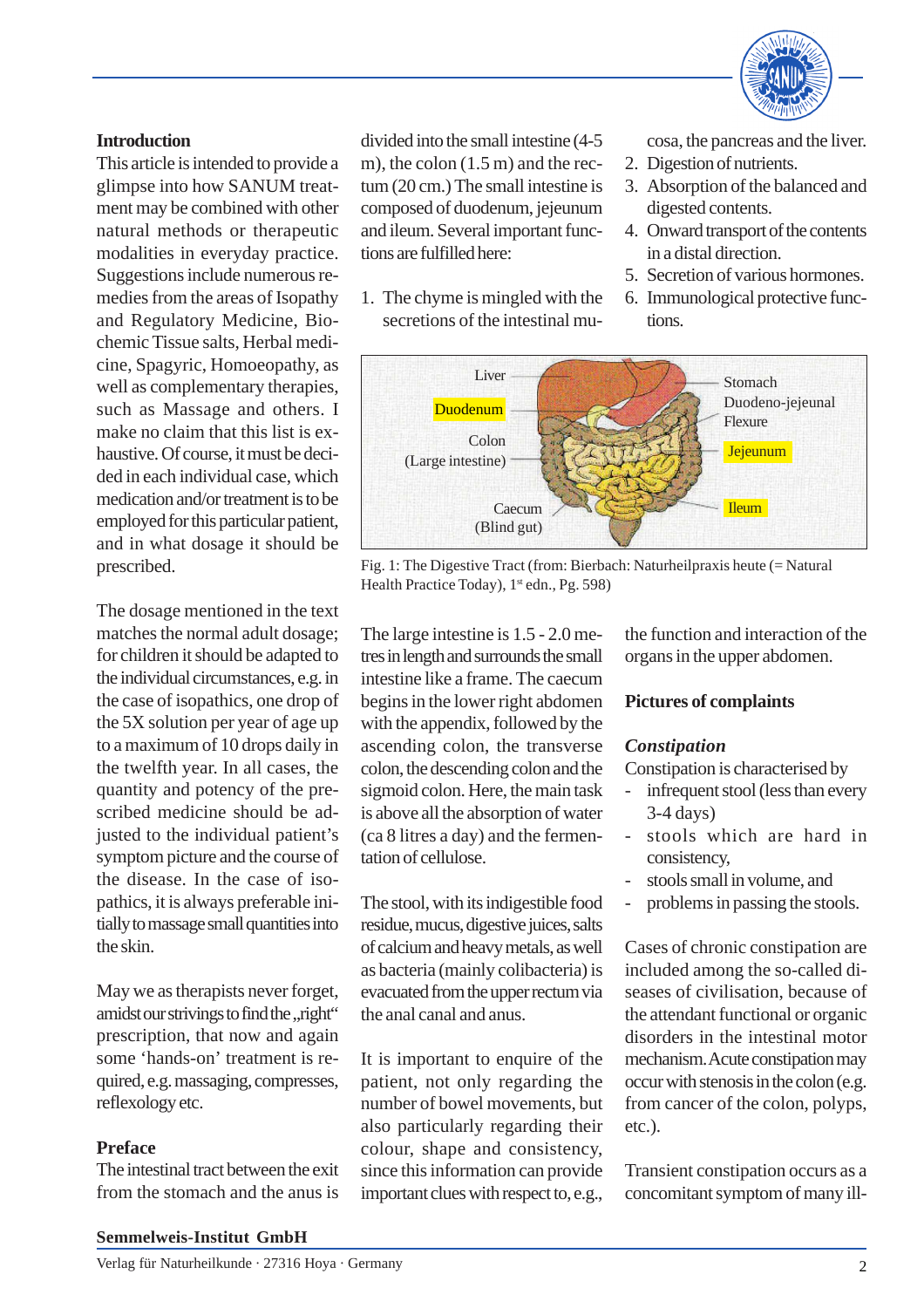

nesses (e.g. hypothyroidism, renal colic), intoxications (e.g. lead poisoning) or in pregnancy. We find constipation as a major symptom in congenital and idiopathic megacolon.

# Treatment

As a matter of principle, great attention must be paid to adequate fluid intake (water and herbal infusions), a lot of movement and an increase of fibre in the diet e.g. from linseed (Semen lini), or psyllium husks (Semen psylii). Dextrorotatory Lactic acid can be taken by chewing uncooked sauerkraut, or by eating appropriate preparations (e.g. bread broth). Massage in the abdominal area, following the course of the large intestine, and compresses on the abdomen or liver areas have a calming and comforting effect. Whereas in spastic constipation warm applications give greater relief, in atonic constipation, cold washing of the abdomen is indicated. In cases of constipation, the liver should always be included in the treatment, and in diarrhoea the pancreas.

As a part of SANUM, FORTA-KEHL 5X is taken, 1-8 drops twice daily before a meal. This is the ,,intestinal remedy", and its uses include the building up of symbiosis in cases of dysbacteria and damage to the mucosa. Should mycosis be prominent, then once a day, the patient is given an EXMYKEHL 3X suppository, or 5-10 drops of EXMYKEHL 5X twice a day. At the outset of treatment, a regulation of the milieu should be carried out, and the remedies suited to this are ALKALA N powder, SANUVIS and CITROKEHL.

As an adjunctive treatment, use may be made of Biochemic Tissue Salts (Schüssler) (No's. 7, 8 and 10); bitters (Nemacynar, from Nestmann); and complex homoeopathic remedies to address any spastic elements (Plumbum 223 from Nestmann; Podophyllum Syn. 7a from Kattwiga) and in atonic constipation Alumina 224 from Nestmann. As far as homoeopathic single remedies are concerned, we should bear in mind Alumina, Collinsonia canadensis (Stone-Root), Bryonia (White Bryony), Nux vomica (Poison Nut), Opium, Carduus marianus (St. Mary's Thistle), Silica, and others.

Another measure, which has proved its worth is H. Marquardt's Reflexology, which is also good in treating infants and young children.

## *Diarrhoea*

The following causes may be responsible for diarrhoea with evacuation of watery or mushy stools more than three times a day:

- Food intolerance (e.g. gluten)
- Chronic inflammations (e.g. Crohn's disease)
- Laxative abuse
- Bacterial toxins
- Spoilt food

Because of a disturbance in the absorptive function, the intestine is incapable of taking up water and electrolytes. If an infectious cause is suspected, questions must be asked regarding journeys abroad or illness in members of the family. In chronic diarrhoea, we should bear in mind the possibility of "functional" emotional causes, as well as organic ones. Energy blocks in the region of TH11 and TH12 can also give rise to intestinal disorders.

# Treatment

It is important to fast, starting with fat-free vegetable broth and herbal infusions, later on potatoes and easily-digested vegetables, and only after that adding a little fat and easily-digested protein. One should also think of a diet to regenerate the intestinal mucosa, such as Dr. Werthmann's diet.

To build up the mucosa, the patient can take Luvos Heilerde (= healing earth) 1 or ultra, or infusions of linseed. If the diarrhoea is severe with the loss of large quantities of fluids, we should think of replacing electrolytes, vitamins and so on.

SANUM treatment should follow the four-stage plan devised by Dr. Werthmann (see Table 1). Pride of place is once again given to FORTAKEHL, with OKOUBA-SAN supporting - this should not be missing from any household's medicine chest. It is used in acute diarrhoea, infections of the gastrointestinal tract, or prophylactically for changes of climate and diet.

Adjunctive treatments to be considered are: Schüssler's Biochemic Tissue Salts No's. 3, 4, 6, 8, and 10 (from Biochemie Pflüger; lactose-free drops), and the complex homoeopathics Magen-Darm Tropfen (= gastro-intestinal drops) from Magnet-activ, and/or Entregin spag. Peka drops. Homoeopathic single remedies to consider are Arsenicum album, Mercurius solubilis, Aloe or Sulphur. Phytotherapy should not be for-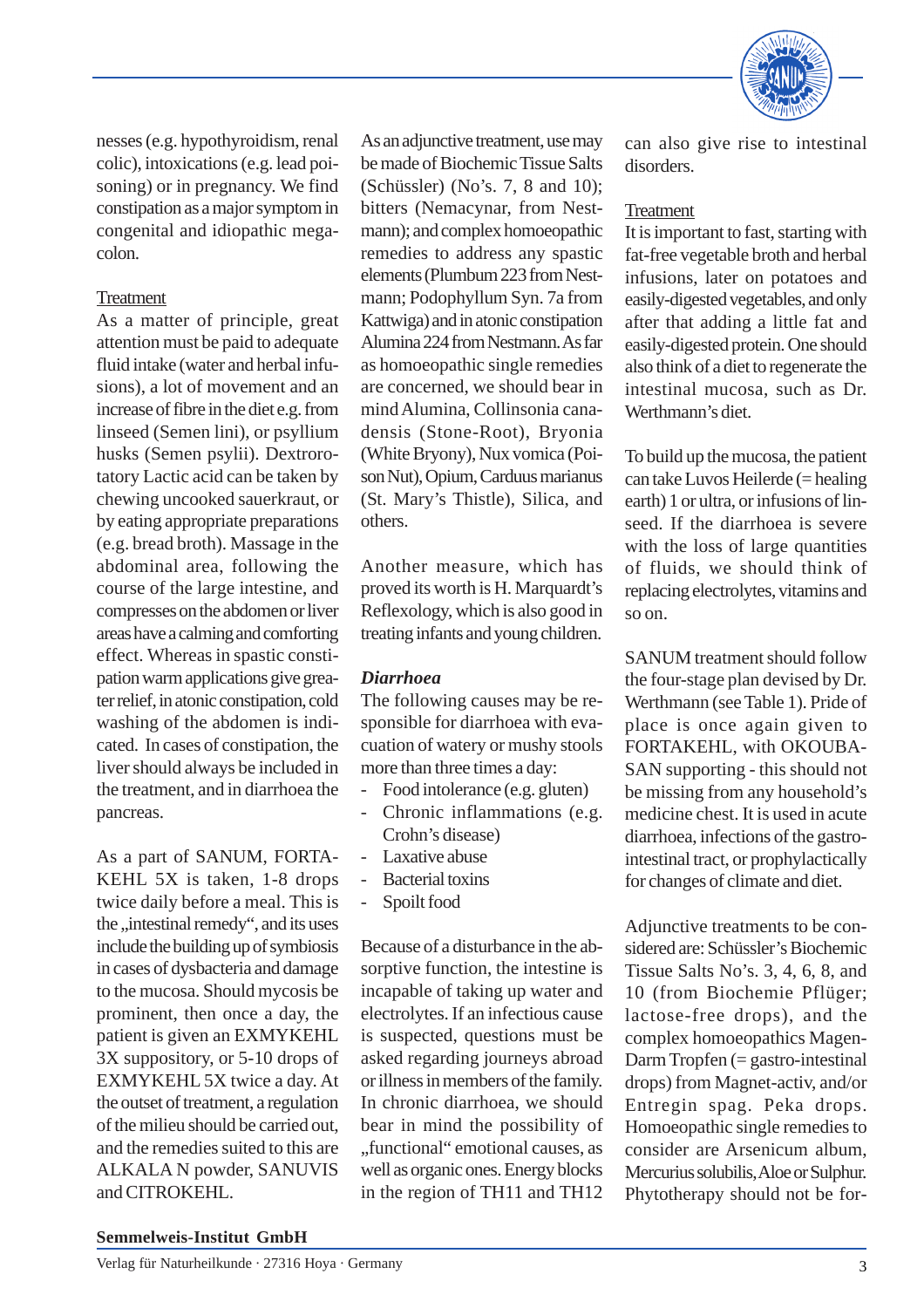

**1. Regulation of the milieu,** for duration of entire treatment: De-acidification/Detoxification:

ALKALA T tabs.  $\frac{1}{2}$  - 1 twice a day, or ALKALA N powder, 1 measuring spoonful twice a day, plus OKOUBASAN 2X drops, 2-5 drops 3-5 times a day.

Supplementation: ZINKOKEHL 3X drops, 5 drops 1-3 times a day

- **2. Specific regulation using fungal preparations**, for 10-14 days: FORTAKEHL 5X drops, 1-8 drops once a day before a meal, thereafter begin:
- **3. General regulation**: FORTAKEHL 5X drops, in two-day alternation with SANKOMBI 5X drops, 5-10 drops twice a day
- **4. Immune modulation**, begun simultaneously with **3.** above: UTILIN "S" 6X caps., 1 once a week/fortnight, alternating with LATENSIN 6X caps., 1 once a week/fortnight SANUKEHL Coli 6X drops and SANUKEHL Salm 6X drops, in daily alternation, 1-5 drops massaged into the hollow of the elbow once a day.

Table 1: Treatment plan for diarrhœa or intestinal inflammations.

gotten, particularly Tormentil (Potentilla), Bilberries, Uzara and Fennel. Even Hildegard von Bingen, in her day, regarded Fennel as balsam for the soul.

# *Intestinal cramps, meteorism and children's ,,tummy aches".*

Children and infants indicate the presence of an infection or wind in the gut by crying or restlessness! Here too, the first thing to do is to establish the cause. Particularly in the case of children, abdominal pain is frequently of emotional origin: "The belly is the sounding board of the emotions". Other possible causes are food intolerances, especially of cow's milk, dyspepsia from fermentation and decay (indigestibility of cellulose, raw food), not to mention bad eating habits. In cases of meteorism we should think of candidiasis.

# **Treatment**

- Diet excluding primary antigens (cow's milk, hen's eggs, pork, as advocated by Dr. Werthmann).
- Eat in peace and quiet,
- Chew food consciously and undisturbed; chew!
- Learn relaxation techniques so as to reduce stress,
- Build up the mucosa by drinking linseed tea.

Where nurslings are concerned, think of the mother's diet (primary allergens to be avoided); recommend an adapted diet of milk and porridge, e.g. based on soya- or goat's milk.

By way of hands-on treatment, think of "hot rolling" and abdominal compresses.

Among the SANUM remedies, FORTAKEHL and SANKOMBI are recommendable.

The dosage is as follows: alternating in a 3-day cycle, 1-8 drops of either FORTAKEHL 5X or SANKOM-BI 5X are given twice a day. Initially, they are massaged in and, in older children, some of the dose may be given orally. For children, the dose is one drop per year of age. Right from the start - to regulate their internal milieu - children are given 5-20 drops of SANUVIS, depending on their age, stirred into very warm water, or  $\frac{1}{2}$  - 1 tablet.

From the range of Schüssler's Biochemic Tissue Salts, we use No's. 2, 7, 10, and 19. So far as No. 7  $($ , the hot  $7^{\circ}$ ) is concerned, children may be given 1-10 tablets or up to 40 drops, dissolved in hot water and sipped. No. 19 (Cuprum arsenicosum) should be given initially in a low dosage - 1-2 tablets a day. The combination of No's. 7 and 19 has produced very good results. Along with these, the following complex homoeopathic remedies may be successfully used: Plumbum aceticum Synergon 129 (Kattwiga), Nuxal (Pflüger), Pflügerplex Dioscorea 178, Hepar HOM (Pflüger), and Mucosa comp. (Heel). From the realm of Herbal Medicine, I should mention the "Four Winds Tea", consisting of Aniseed, Caraway, Peppermint and Chamomile, and likewise Yarrow, Fennel or Crampweed. Useful for care of the mucosa, and for relaxation, are enemas of Horsetail- and Chamomile tea. Abdominal massages with warm oils and Reflexology treatments on the feet have a particularly beneficial effect.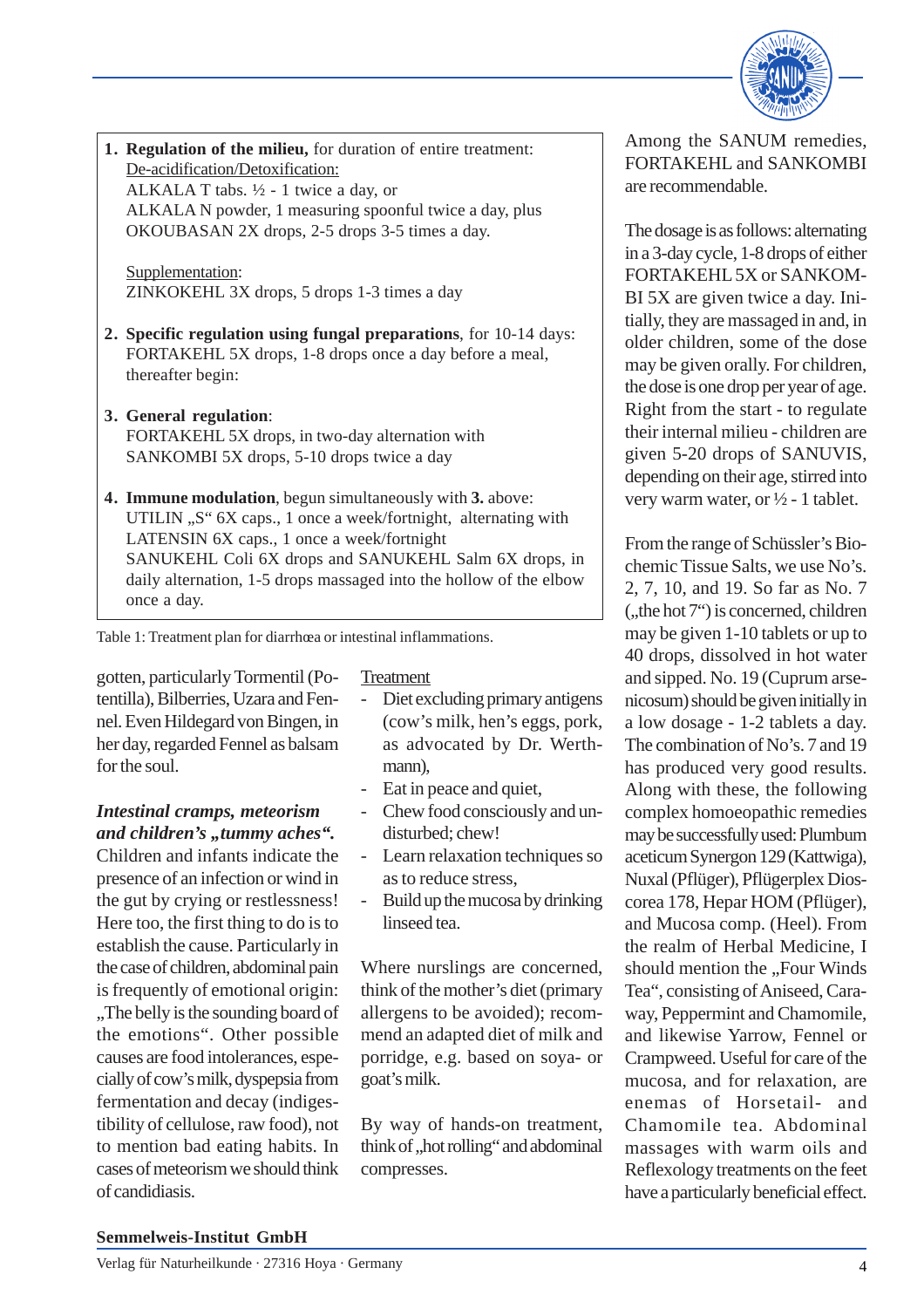

# *Candidiasis / Thrush*

Changes in the milieu should be considered as causes, resulting from antibiotic or antimycotic treatments, diabetes mellitus, immune suppression or heavy metal overload. Yeast fungus infestation often is an indicator for heavy metal burdening.

# Treatment

As a matter of principle, patients suffering from a fungal infection should completely avoid raw foods, cow's milk, dairy products and products containing hen's eggs, sweet foods, sugar and fruit juices. A diet which is well suited to such patients is an alkali-rich one with rice and steamed vegetables.

- 1. Monday-Friday: once in the morning, OKOUBASAN 2X drops in daily alternation with USNEABASAN drops, 2-5 drops.
- 2. Saturday & Sunday: once daily, LUFFASAN 4X, 1-2 tablets, commencing with ½ tablet.
- 3. In addition, daily: SELENOKEHL 4X drops, 10 drops once in the morning MAPURIT caps., 1 in the middle of the day, and ZINKOKEHL 3X drops, 10 drops once in the evening. Dr. Werthmann's diet.

Duration: 3-4 weeks.

Table 2: SANUM elimination treatment.

For the elimination of heavy metals, the SANUM elimination treatment (see Table 2) provides a trusty tool. Furthermore, we should also consider tincture of Coriander and Wild Garlic (from Alcea), Beta Reu-Rella algae, and the Phoenix Elimination Treatment.

Every fungal infestation should be treated via the gut! Table 3 gives a treatment plan based on the Fourstage model. As regards energy, in the presence of mycosis the bodily fluids receive too little light and warmth, which makes us think of the Nasturtium (Trapaeolum majus).

**1. Milieu Regulation** throughout the period of treatment:

De-acidification:

ALKALA N 1 measuring-spoonful in the morning and evening, on an empty stomach, dissolved in hot water

SANUVIS drops, 60 drops 3 times a day before meals

CITROKEHL drops, 5-10 drops 1-3 times a day.

In oral thrush: Teeth to be cleaned with ALKALA N, toothbrush to be changed quite frequently In vaginal thrush: Labia to be dabbed with ALKALA N solution, alkaline foot baths.

**2. Specific regulation with products of Fungal origin** (for 10-14 days):

EXMYKEHL 5X drops, 1-8 drops 1-2 times a day orally or massaged in **OR** (in lieu of EXMYKEHL 5X drops)

ALBICANSAN 5X drops, PEFRAKEHL 5X drops and FORTAKEHL 5X drops in daily alternation, 1-8 drops twice a day, orally or massaged in.

In adults the rectal use of EXMYKEHL 3X suppositories is also possible, 1 a day in the evening. Topically: PEFRAKEHL 3X ointment may be applied.

- After that:
- **3. General regulation:**

Mon.- Fri. SANKOMBI 5X drops, 2-15 drops twice a day, orally or massaged in Sat. & Sun. EXMYKEHL 5X drops, 1-8 drops twice a day, orally or massaged in, or EXMYKEHL 3X suppositories, 1 a day in the evening per rectum.

**4. Immune modulation** (commencing simultaneously with **3.** above):

"Capsule treatment" with LATENSIN 6X caps., RECARCIN 6X caps. and UTILIN 6X caps., 1 weekly in alternating weeks.

SANUKEHL Cand. 6X drops, alternating daily with SANUKEHL Trich 6X drops, 2-8 drops massaged in once a day, and/or orally.

Table 3: Treatment plan for Candidiasis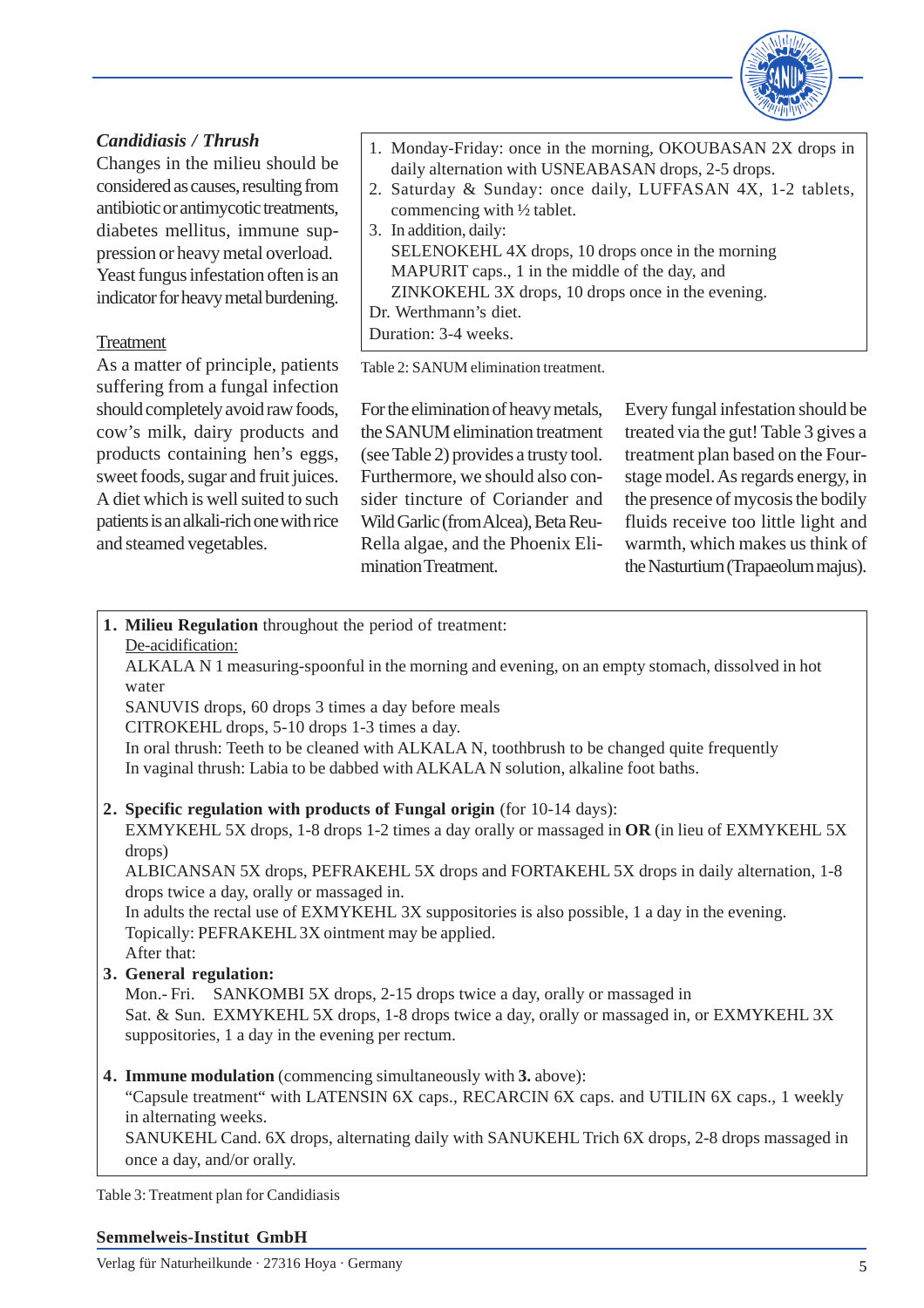

To achieve an antimycotic and bacteriostatic action, it imparts the botanic message of light-penetration, of moisture and darkness.

# *Ulcerative colitis / Crohn's disease*

Ulcerative colitis and Crohn's disease are chronic inflammatory diseases of the gut, which occur particularly in younger adults.

Possible causes of ulcerative colitis under discussion include auto-immune processes, emotional factors, and bacterial or viral involvement.

The symptoms are:

- diarrhoea containing mucus or blood
- ulceration
- tenesmus, pseudo-polypi
- stenoses, dehaustration
- dehydration
- indigestion
- malabsorption

In Crohn's disease, the ulceration attacks all layers of the gut wall, and frequently fistulas form, whereas in ulcerative colitis it is limited to the

mucosa and submucosa. (See  $Fig.2)$ 

In Crohn's disease (sclerosing chronic enteritis) we have a non-specific, granulomatous inflammation, which may affect all sections of the digestive tract, from the mouth (rarely) to the anus. The causes are probably multifactorial, possibly bacterial-infectious (Mycobacterium paratuberculosis, measles virus), genetic, or the result of environmental influences. In most cases, the illness proceeds in typical phases. Patients complain of colic, pain and diarrhoea. On inspection, fistulas, fissures and stenoses may be seen. Weight loss occurs as a result of inadequate absorption of nutrients and insufficient food-intake for fear of pain after the meal.

A tubercular weakness is at the root of chronic diseases of the intestinal mucosa. Other illnesses may occur as a consequence, such as pyodermia, stomatitis, ankylosing spondylitis, cholangitis, or even tumorous degeneration.



Fig. 2: Crohn's disease and ulcerative colitis: histological comparison (from: Bierbach: Naturheilpraxis heute, 1<sup>st</sup> edn., P.636)

#### **Treatment**

Restoration of the damaged mucosa by avoiding the primary antigens: cow's milk, hen's eggs, pork (Dr. Werthmann's diet).

No nuts, onions, carbonated drinks, sugar, alcohol, nicotine, coffee.

Elimination of environmental toxins and other harmful substances, again in line with the SANUM elimination treatment (see Table 2).

It is important to clear disruptive fields, especially in the area of teeth, sinuses and/or tonsils.

A good introductory treatment is available in the shape of the Four-Step Plan (see Table 4).

SELENOKEHL 4X, 10 drops once a day, ZINKOKEHL 3X, 10 drops once a day, and MAPURIT, 1-2 capsules a day, to boost the vitamin and mineral levels.

Completion of the treatment plan with:

- Mucosa comp. (Heel)
- FORMASAN (Acidum formicicum)
- OKOUBASAN (Okoubaka, binds intestinal toxins)
- SILVAYSAN (St. Mary's Thistle, liver protection)
- HEXACYL (for liver and kidney detoxification).

If treating with Phytotherapy, Uzara, Marigold, Chamomile, Lemon balm, Yarrow and Crampweed may all be used successfully. To complement the treatment, think of Schüssler's Biochemic Tissue Salts No's 6, 8 and 10. Particular mention should be made of No. 4 (Kali mur.)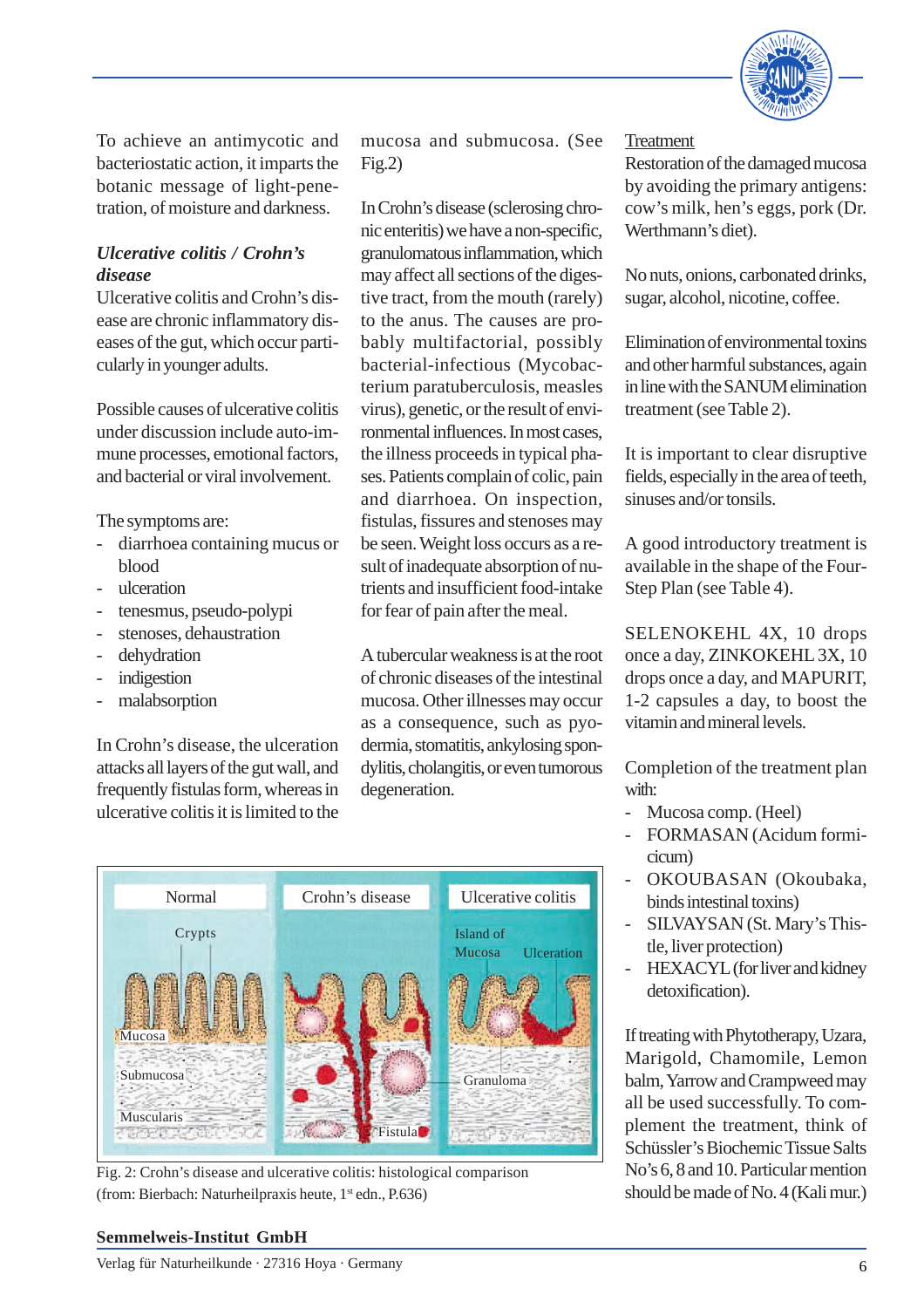

as a remedy for the mucosa, and No.11 (Silica) as a remedy for chronic illnesses and strengthening of the connective tissue.

So far as complex homoeopathics are concerned, the following have shown particularly good results:

- Acidum nitricum F Komplex (Nestmann), in ulcerative diseases of the mucosa,
- Pflügerplex 314 Atropin, relief of cramps, in intestinal colic,
- Pflügerplex 311 Bryonia, in septic/toxic inflammations.

With Opsonat spag. Peka, Spagyric medicine offers a remedy which can be put to use generally in treating inflammations of internal mucosa.

# **Intestines - Brain**

It is not without reason that the intestines and brain look so similar - both of them have stuff to digest (see Fig. 3).

Our thoughts and sensations are directly influenced by the food we eat. A "good diet" containing appropriate micro-nutrients can raise our IQ, improve our mood and emotional stability, keep our intellect young and strengthen our memory.

It used to be generally assumed that our thinking is managed by neurones in the brain. Science has verified that



Fig. 3: Convolutions of brain and intestines (from: Rohen/Yokochi: Anatomie des Menschen [= Human Anatomy],  $2<sup>nd</sup>$  edn., Pp. 95 & 280.

- **1. Milieu Regulation** throughout the entire treatment: ALKALA N/T, 1 measuring-spoonful twice a day, or 1 tablet mornings and evenings dissolved in hot water CITROKEHL drops, 5-10 drops, 1-3 times a day. Ubiquinone comp. Heel, injections, 1-2 times a week.
- **2. Specific Regulation with Fungal Preparations,** for 10-14 days PEFRAKEHL 5X drops and/or FORTAKEHL 5X drops, twice a day 1-10 drops orally or massaged in (taking into consideration any bacterial or viral infestation, possibly also use NOTAKEHL 5X drops or QUENTAKEHL 5X drops).
- **3. General Regulation:**
	- Mon.- Fri: SANKOMBI 5X drops, twice a day 2-10 drops orally or massaged in.
	- Sat. & Sun.: PEFRAKEHL 5X drops/FORTAKEHL 5X drops, 1-10 twice a day (or QUENTAKEHL 5X drops or NOTAKEHL 5X drops)
- **4. Immune Modulation,** (commencing simultaneously with **3.** above): "Capsule treatment" with LATENSIN 6X, RECARCIN 6X and UTILIN 6X, 1 in alternation every 8-14 days. SANUKEHL Salm 6X drops, SANUKEHL Prot 6X drops, SANUKEHL Myc 6X drops in daily alternation, 2-8 drops once a day massaged into the abdomen. Build up Peyer's patches with REBAS 4X caps., 1-2 a day.

Table 4: Treatment plan for chronic inflammations of the intestinal mucosa

our digestive system contains 100 million neurones, producing exactly the same number of neurotransmitters as the brain. Two-thirds of the serotonin in our bodies comes from the gut - so that basically we are feeding two brains!

As the intestines and the brain are in constant communication with



each other, foods can make us happy, or anxious and depressed.

Which substances damage our brains - and therefore also our mental performance? What are important nutrients for the brain? The following display gives a brief hint as to the most important factors.

*Factors, which damage our brain:*

- Transfats
- Nicotine
- Environmental noxious substances
- Heavy metals
- Alcohol
- Dys-stress
- Food intolerances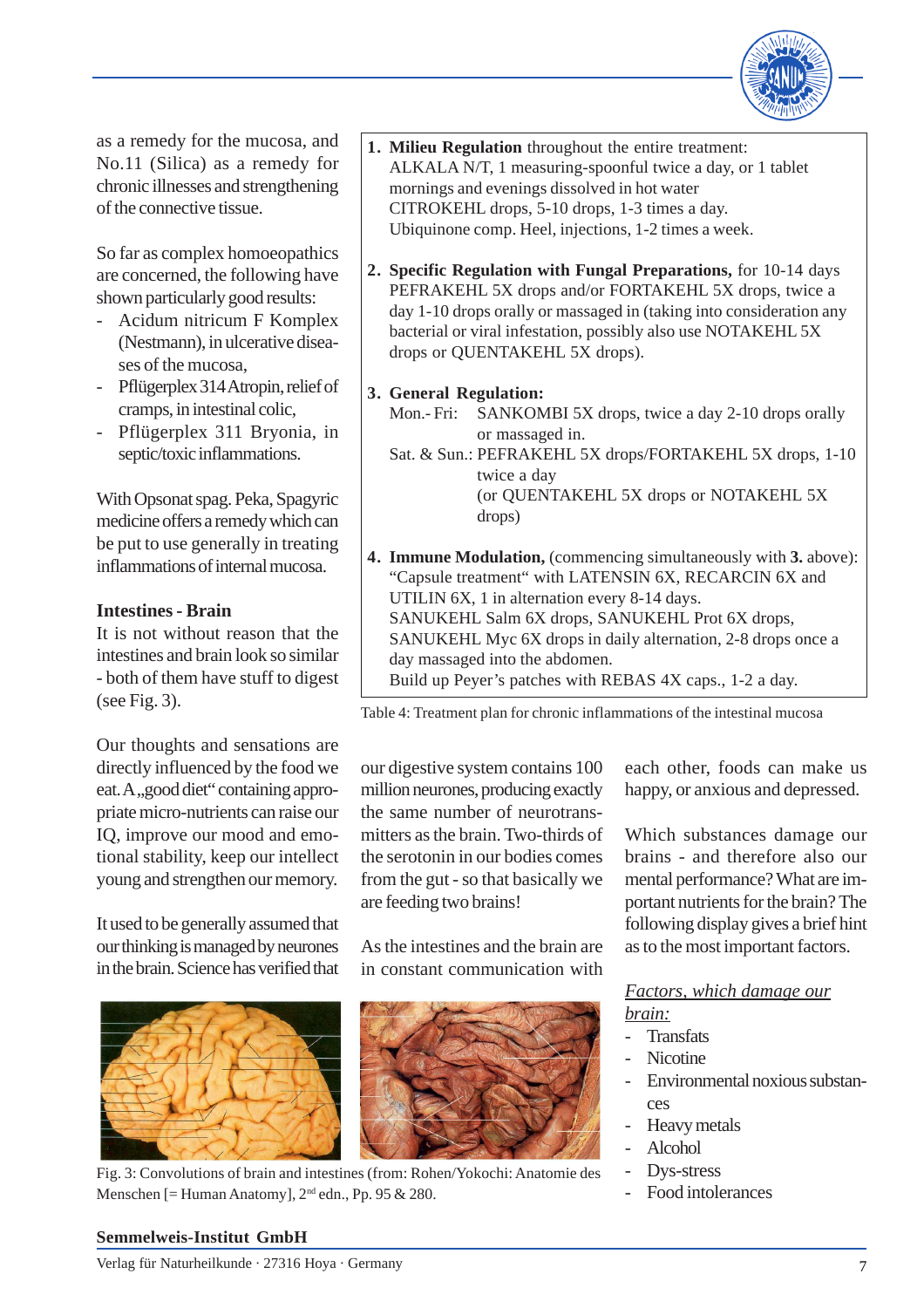

- Foods, particularly those containing additives such as: dyes, taste-enhancers and technical additives, tartrazine (E102), cow's milk products, chocolate, cereals, yeast, soya, citrus fruits, peanuts, hen's eggs, etc.

## *Important nutrients for our brains are:*

- Glucose
- Essential fatty acids (e.g. LIPISCOR, omega-3 and omega-6)
- **Phospholipids** (e.g. Lecithin, EPALIPID from BIOFRID)
- Amino-acids
- Vitamins, minerals, trace elements (e.g. Vit. B complex, Mg, Zn, ...).

The state of basic regulation is critical for health and disease. By this, we understand the functional unity of the terminal vascular system, the endothelial cells and the autonomic nervous terminal formations. According to Pischinger, this triad's common action and information field is the extra-cellular fluid. Attached to it are the lymphatic vessels and lymph organs. The extra-cellular fluid nourishes the cells and removes the metabolic end-products. Thus, it regulates the "cell-milieu" system, whilst at the same time occupying a central position in all inflammatory and defensive processes. Every cell depends on the integrity of this system's function. The reactivity of the basic substance becomes rigid under the influence of stress, deficient nutrition, UV radiation, deleterious environmental substances, chemicals, heavy metals, etc. The micro-circulation and performance of the immune defence system become depressed. Emotional, neurological, immunological and endocrine disorders occur in the shape of reactions which are inadequate or excessive. If the lymphatic breaks down, general congestion is the result. In the patient, this finds expression as e.g. tiredness, lack of drive, poor concentration, skin complaints, latent acidosis, inflammations, sweats, headaches and pains in muscles and joints. In treatment, therefore, the critical step is to vitalise the functions of detoxification and elimination. Using natural substances, which construct and protect, it is possible to eliminate toxic deposits with the minimum of discomfort. The physiological immune response (macrophages, granulocytes) results in a reduction of excessive immunological reactions and in a decreased risk of allergies. Improved protection for the cells, enhanced energy and microcirculation, not to mention a more abundant vitality, are the result.

## **Treatment**

Elimination of environmental toxins and heavy metals (see Table 2).

Dr. Werthmann's Four-Step Plan, with:

Regulation of the acid-alkaline balance (ALKALA, SANUVIS and CITROKEHL), and at the same time commence with:

FORTAKEHL (EXMYKEHL) over 10-14 days, and later:

SANKOMBI 5X, alternating with FORTAKEHL (EXMYKEHL), over a period of several weeks.

Nutrition: Fluctuations in the blood-

sugar level have an effect on the brain which is not to be underestimated. The patient should eat 5 portions of fresh vegetables and fruit daily (5-colour variety). 80% of the diet should consist of alkaline food and 20% of foods supplying acids, accompanied by highly nutritious oils, e.g. from linseed, pumpkin, olives, etc.

Vitamins, minerals and trace elements as "smart" nutrients.

MATRICELL - ampoule treatment (amino-acids, minerals, vitamins, trace elements).

GINKGOBAKEHL, 5 drops 1-3 times a day, to improve the circulation, whilst detoxifying at the same time.

Dystophan (Kattwiga) to improve the circulation.

MUCEDOKEHL 5X drops, 3-10 drops twice a day (to combat anxiety and restlessness).

Magnerot classic (Wörwag), to protect the heart and vessels.

Schüssler Biochemic Tissue Salts: No's. 5, 7, 14 and 21. [No.14 = Kali brom.;  $No.21 = Zincum mur.]$ 

Complex homœopathics for brain and nerves might include:

- Zincum valerianicum drops (Hevert)
- Nervoregin H Tabs. (Pflüger)
- Calcium phosphoricum Splx (Pascoe)
- Acidum phosphoricum Kpl. 25 (Nestmann)
- Avena sativa (Alcea)
- Lavandula (Alcea)